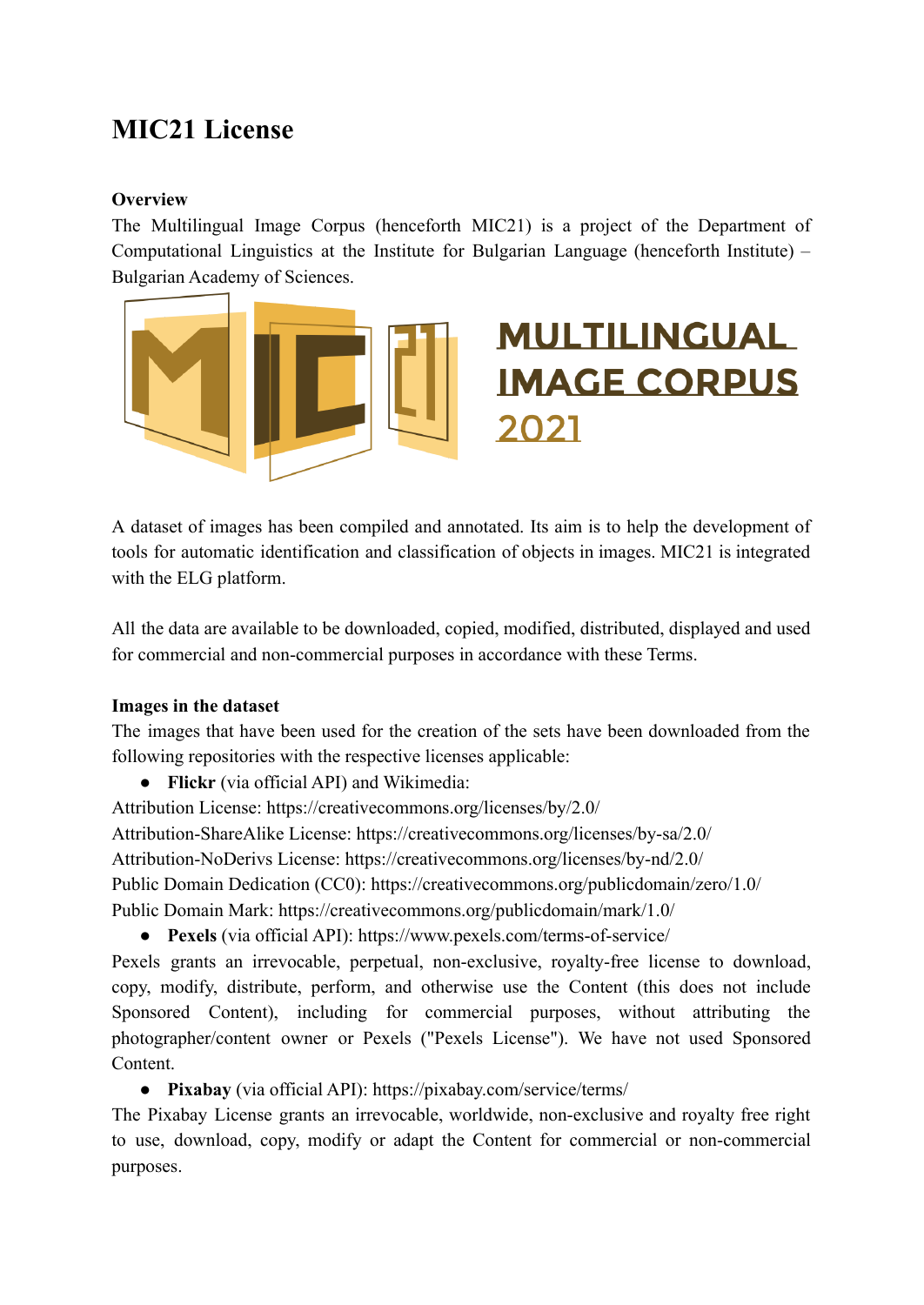- **Wikimedia** Public Domain License or Non-copyright restrictions License https://commons.wikimedia.org/wiki/ Commons:Licensing
- **Creative Commons API**: https://api.creativecommons.engineering/terms\_of\_service.html

Licenses from the original sources were employed.

### **MIC21 license**

MIC21 ontology of object classes, MIC21 dataset (json files with the annotations, json files with the metadata), MIC21 multilingual descriptions of classes, MIC21 models for object detection and classification, and the framework for evaluation and running MIC21 models are distributed under the Creative Commons Attribution-ShareAlike 4.0 International (CC BY-SA 4.0) license; <https://creativecommons.org/licenses/by-sa/4.0/>.



#### **Attribution**

MIC21 has been developed by the Department of Computational Linguistics (IBL, BAS) – https://dcl.bas.bg/mic21/.

#### **Restrictions**

The content of the sets shall not be used for unlawful or immoral purposes. As such are considered promoting pornography, weapons, escort services or prostitution or drug use. In addition, images that depict (an) identifiable person(s) shall not be used in a way which might damage the reputation(s) of such person(s) or which could embarrass such person(s) in any way.

#### **No Maintenance Services**

You agree that the Institute is under no obligation to provide either maintenance services and updates or corrections with regard to the dataset. It nevertheless reserves the right to update, modify, or discontinue the dataset at any time.

The information and dataset offered by the Institute are collected and displayed with due diligence but may contain shortcomings of all kinds. The Institute shall not be liable for possible viruses and rejects all liability for any damage these viruses may cause.

#### **Contacts**

If you have any questions or wish to contact the MIC21 project, please contact the project coordinator at: [dcl@dcl.bas.bg](mailto:dcl@dcl.bas.bg)